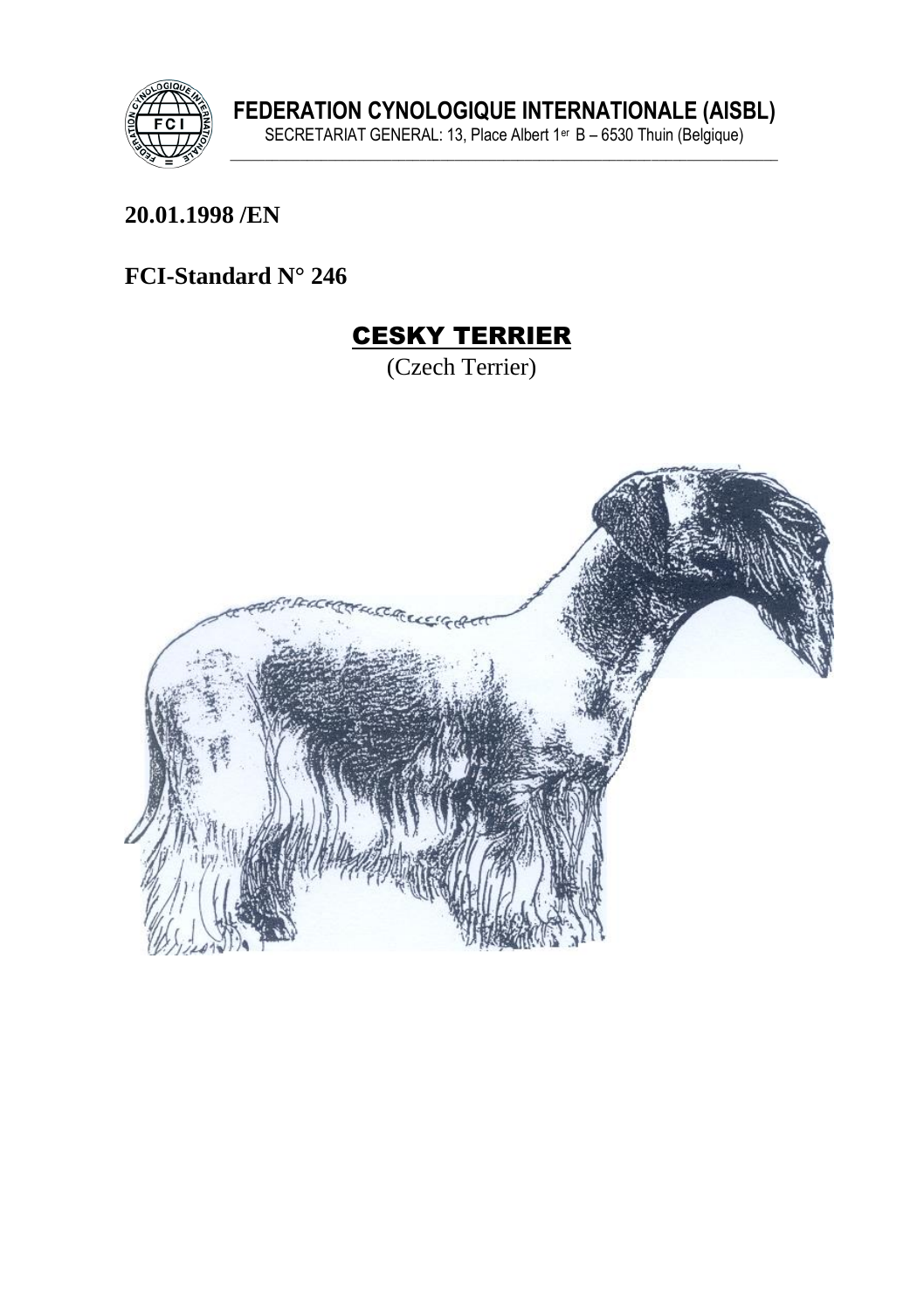**TRANSLATION**: Mrs Dipl. Ing. K. Bechov and Mrs R. Binder-Gresly. Official language (DE).

**ORIGIN**: Czech Republic.

#### **DATE OF PUBLICATION OF THE OFFICIAL VALID STANDARD**: 11.03.1997.

**UTILIZATION**: Formerly a Terrier breed for hunting foxes and badgers, today more a house-and companion dog.

| <b>CLASSIFICATION FCI:</b> Group 3 Terriers. |                        |  |                                 |
|----------------------------------------------|------------------------|--|---------------------------------|
|                                              |                        |  | Section 2 Small sized Terriers. |
|                                              | Without working trial. |  |                                 |

**BRIEF HISTORICAL SUMMARY**: The Czech Terrier is the result of an appropriate crossbreeding between a Sealyham Terrier dog and a Scotch Terrier bitch, with the aim to develop a light, short legged, well pigmented hunting Terrier, with practical drop ears, easy to groom and easy to train. In 1949 Mr. Frantisek Hork from Kl novice near Prague started to improve the breed by fixing their characteristics. In 1959 these dogs were shown for the first time, and the breed was finally recognized by the FCI in 1963.

**GENERAL APPEARANCE**: Short legged, long haired, well made and well muscled Terrier with smallish drop ears, of a rectangular format.

| <b>IDEAL MEASURES:</b>          | Male            | Female          |
|---------------------------------|-----------------|-----------------|
| Height at withers               | $29 \text{ cm}$ | $27 \text{ cm}$ |
| Length of skull                 | $21 \text{ cm}$ | $20 \text{ cm}$ |
| Width of skull                  | $10 \text{ cm}$ | 9 cm            |
| Girth of thorax (behind elbows) | $45 \text{ cm}$ | 44 cm           |
| Length of body                  | 43 cm           | 40cm            |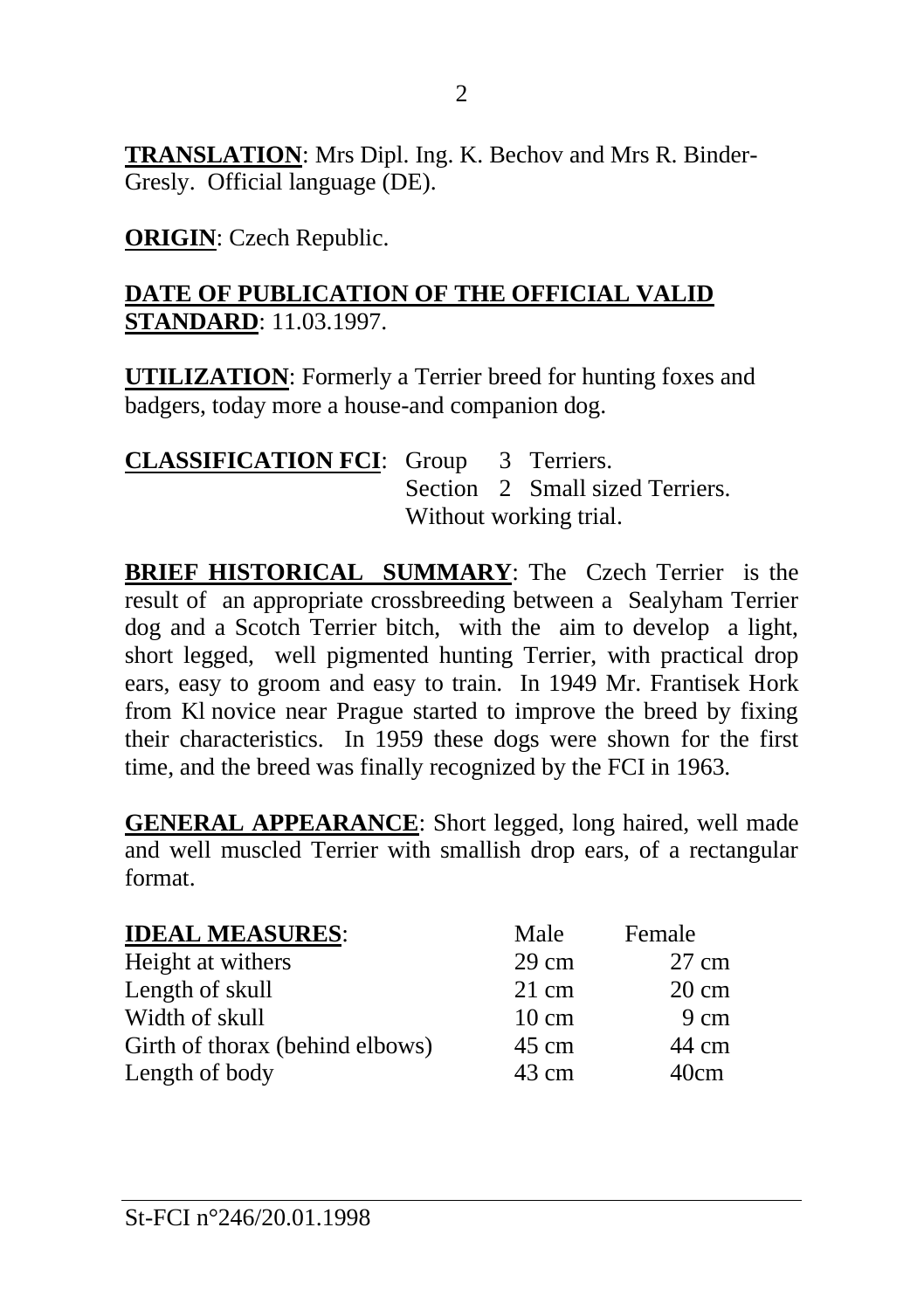**BEHAVIOUR / TEMPERAMENT**: Balanced, non-aggressive, pleasant and cheerful companion, easy to train; somewhat reserved towards strangers; of calm and kind disposition.

# **HEAD**

Shaped like a long, blunt, not too broad wedge, the plane of the forehead forming a distinctive breaking with the bridge of the nose.

## CRANIAL REGION:

Skull: Not too broad between the ears and tapering moderately towards the supraorbital ridges. Occipital protuberance easy to palpate; cheek bones moderately prominent. Frontal furrow only slightly marked.

Stop: Not accentuated but apparent.

## FACIAL REGION:

Nose: Dark and well developed. It should be black on Terriers with a grey-blue coat and liver-coloured on light-coffee brown Terriers. Nasal bridge: Straight.

Jaws/teeth: Strong jaws. Scissors or level bite; complete dentition (the absence of the 2 M3 in the lower jaw not being penalized). Teeth

strong, regularly aligned and set square to the jaw.

Lips: Relatively thick, fitting neatly.

Cheeks: Cheek bones not too prominent.

**EYES**: Of medium size, slightly deep set, with a friendly expression; well covered by the overhanging eyebrows. Brown or dark brown in grey-blue coated dogs, light brown in light-coffee-brown dogs. Eyelids black in grey-blue dogs, liver-colour in light-coffee-brown dogs.

**EARS:** Of medium size, dropping in such a way as to well cover the orifice. Set on rather high and falling flat along the cheeks. Shaped like a triangle, with the shorter side of the triangle at the fold of the ear.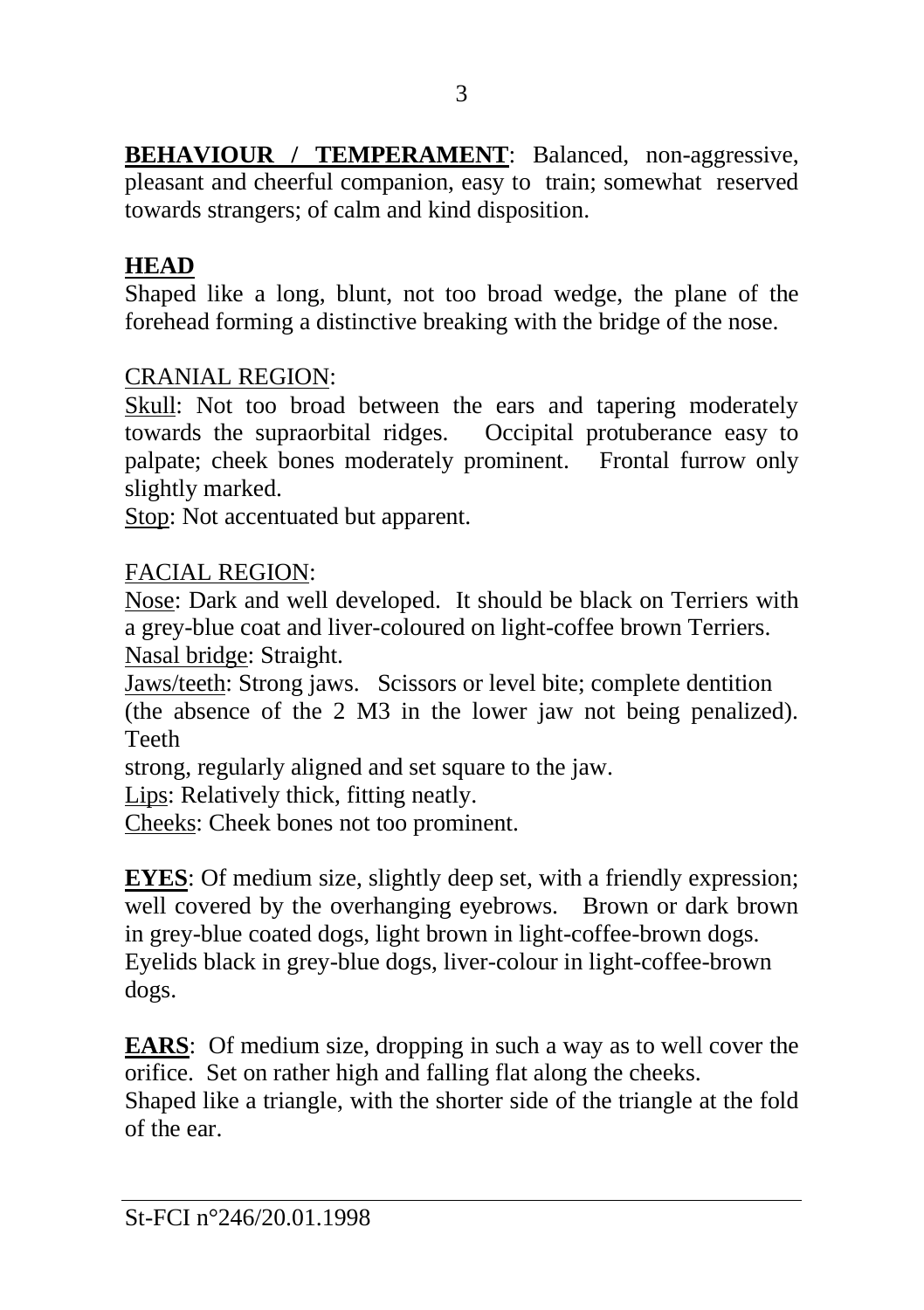**NECK**: Medium long, quite strong, carried on a slant. The skin at the

throat is somewhat loose but without forming a dewlap.

## **BODY**: Oblong.

Upper line: Not straight because loins and rump are always moderately

arched.

Withers: Not very pronounced; neck set on rather high.

Back: Strong, of medium length.

Loins: Relatively long, muscular, broad and slightly rounded.

Croup: Strongly developed, muscular; pelvis moderately slanting. Hip bones often slightly higher than the withers.

Chest: More cylindrical than deep; ribs well sprung.

Bell: Ample and slightly tucked up. Flanks well filled.

**TAIL**: The ideal length is 18-20 cm; relatively strong and low set. At rest hanging downward or with a slight bend at the tip; when alert the tail is carried sabre shape horizontally or higher.

# **LIMBS**

FOREQUARTERS: The forelegs should be straight, well boned and parallel.

Shoulders: Muscular.

Elbows: Somewhat loose, yet neither turned in nor out.

Forefeet: Large; well arched toes and strong nails. Pads well developed and thick.

HINDQUARTERS: Hindlegs strong, parallel, well angulated and muscular.

Lower thigh: Short.

Hock joint: Set relatively high, strongly developed.

Hindfeet: Smaller than the forefeet.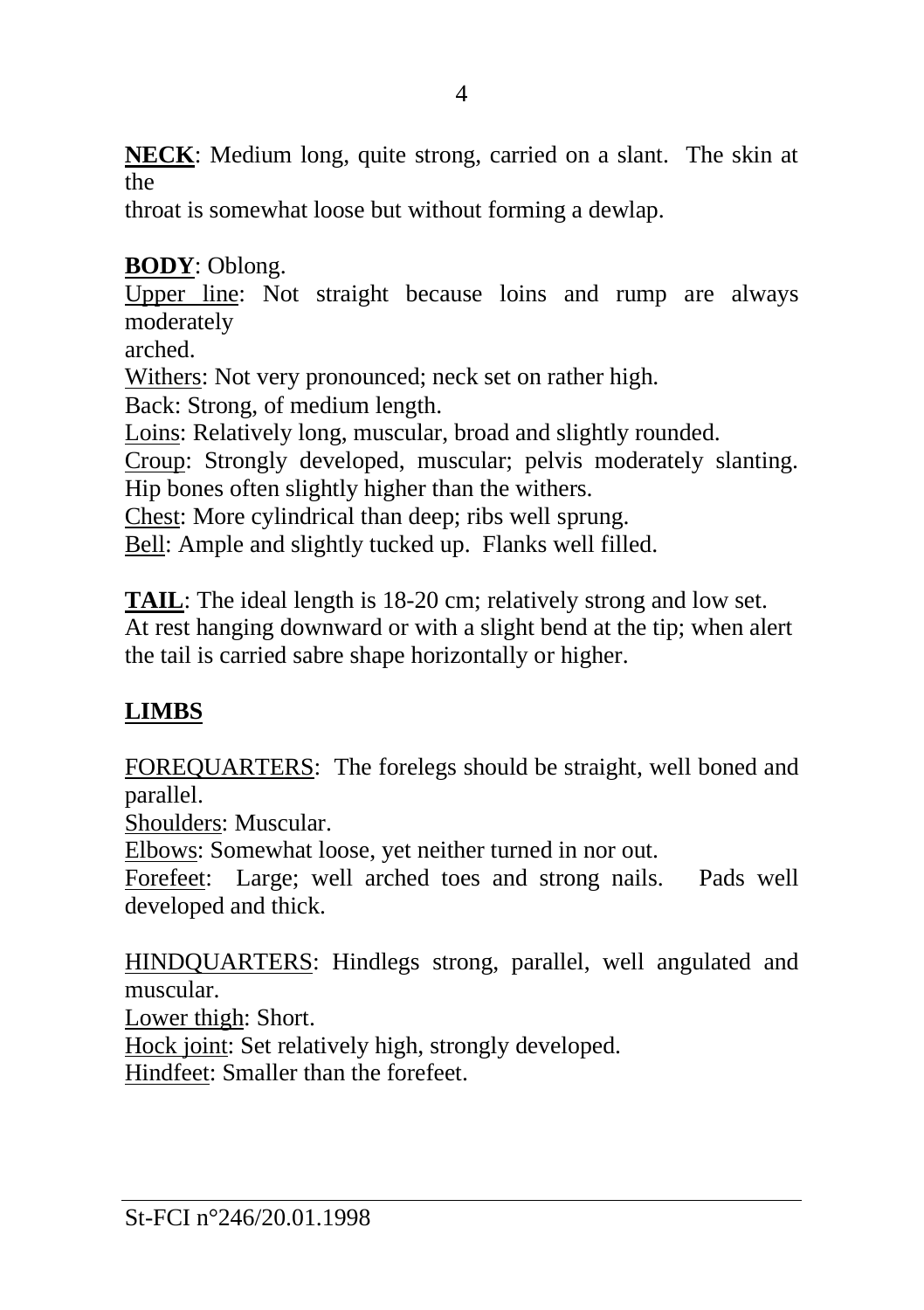GAIT / MOVEMENT: Free, enduring, vigorous, with drive. Gallop rather slow but lasting. The forelegs extend in a straight forward line.

**SKIN**: Firm, thick, without wrinkles or dewlap, pigmented.

# **COAT**

Hair: Hair long, fine but firm, slightly wavy with a silky gloss; not too much overdone. The Czech Terrier is groomed by scissors (clipping). At the forepart of the head the hair is not to be clipped thus forming brows and beard. On the lower parts of the legs, under the chest and belly the hair should not be clipped either. In show condition the hair at the upper side of the neck, on the shoulders and on the back should not be longer than 1 - 1,5 cm; it should be shorter on the sides of the body and on the tail and quite short on the ears, cheeks, at the lower side of the neck, on elbows, thighs and round the vent. The transition between clipped and unclipped areas should be pleasing for the eye and never abrupt.

Colour: The Czech Terrier has 2 varieties of coat colour:

- grey-blue (puppies are born black)

- light-coffee-brown (puppies born chocolate brown)

In both colour varieties yellow, grey or white markings are permitted on the head (beard, cheeks), neck, chest, belly, the limbs and round the vent. Sometimes there is also a white collar or a white tip of the tail. The basic colour, however, must always be predominant.

# **HEIGHT AND WEIGHT**:

Height at withers between  $25 - 32$  cm. Ideal size for a dog = 29 cm, for a bitch  $= 27$  cm.

The weight must not be less than 6 kg and more than 10 kg.

**FAULTS**: Any departure from the foregoing points should be considered a fault and the seriousness with which the fault should be regarded should be in exact proportion to its degree and its effect upon the health and welfare of the dog.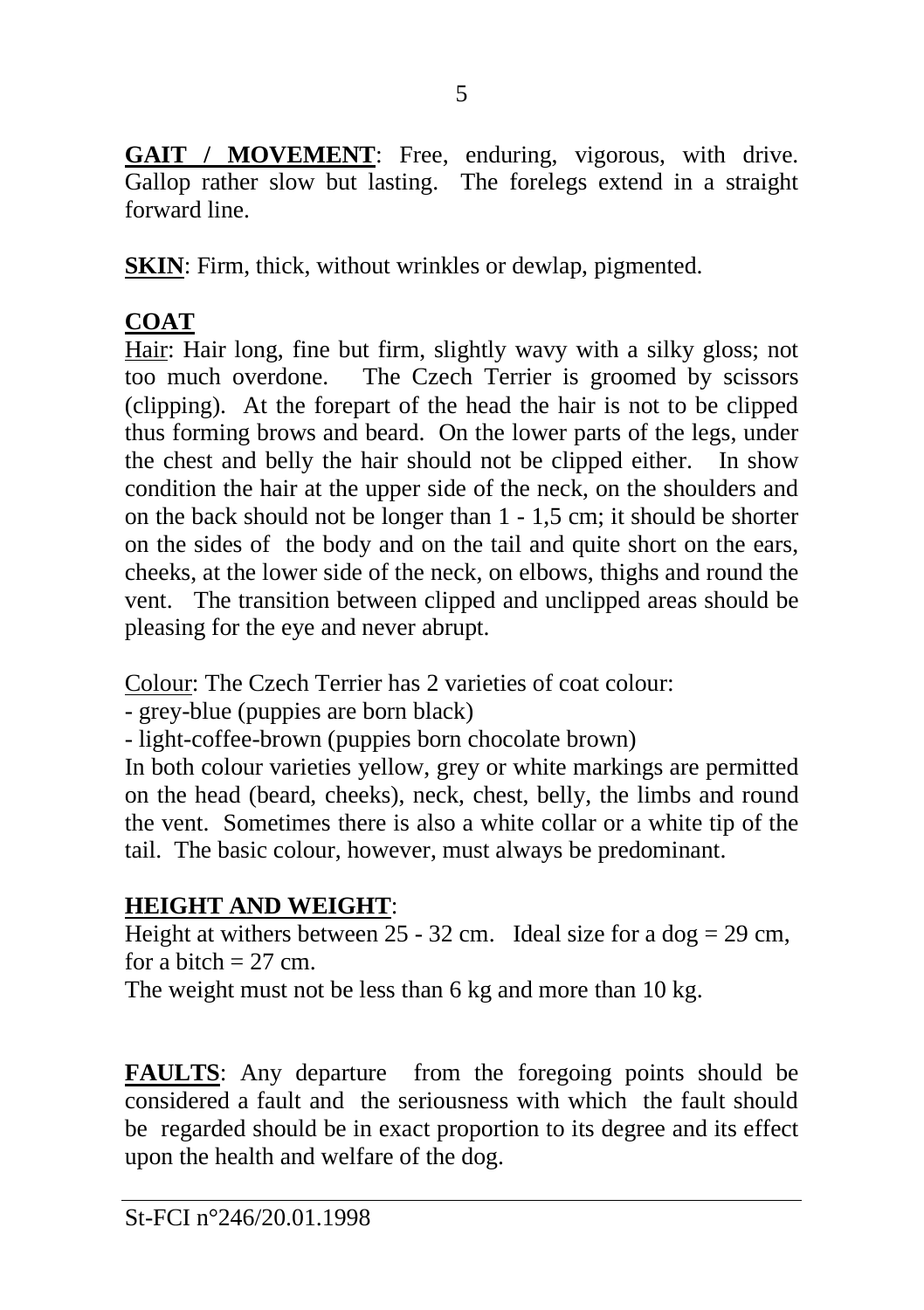- Weak construction.
- Temporary loss of nasal pigmentation (snow nose).
- Weak, short or snipey foreface, with weakly developed teeth.
- Absence of one (1) incisor.
- Eyes too big or protruding.
- Ears too big or too small, or different in shape or carriage as described in the standard.
- Back too long or too short.
- Crooked forelegs, incorrect front.
- Coat too fine or too coarse.

# **DISQUALIFYING FAULTS**:

- Aggresive or overly shy.
- Any dog clearly showing physical or behavioural abnormalities.
- Absence of more than 4 teeth altogether; absence of 2 or more incisors.
- Canine placed in vestibulo position.
- Entropion or ectropion.
- Chest circumference more than 50 cm.
- Curled tail or carried over the back.
- Long brindled coat on dogs older than 2 years.
- Coarse or curled cotton-wool type hair.
- White markings covering more than 20%; white blaze on the head.
- Irregular, jerky, spasmodic movements ("Scottie cramp")
- Weight above 10 kg or less than 6 kg.
- Shyness, unbalanced or aggressive disposition.

# **N.B**:

- Male animals should have two apparently normal testicles fully descended into the scrotum.
- Only functionally and clinically healthy dogs, with breed typical conformation, should be used for breeding.